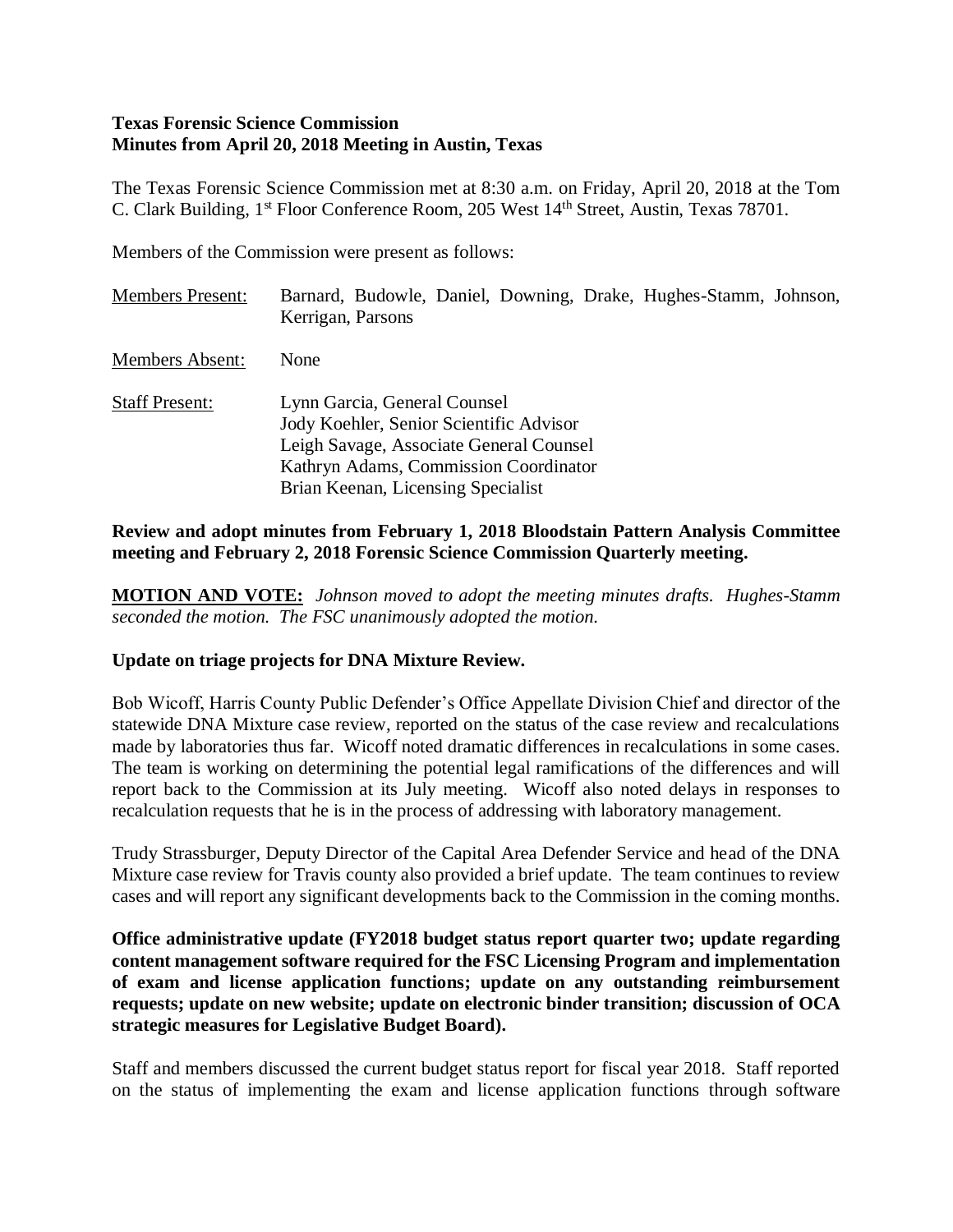provider, TopClass. Staff administered the pilot exam in mid-March and is currently working on the development of the license application in TopClass. Staff reported on the development of the new website. The website is live now and connected to the Office of Court Administration's ("OCA") website. Staff briefly discussed OCA's desire to move from paper meeting documents to digital meeting material software for all boards and commissions within OCA's purview.

Staff also introduced new staff member and licensing specialist, Brian Keenan. Keenan has been key in the continued development of the licensing application thus far and has worked closely with Commission staff on evaluating and analyzing data from the Commission's pilot exam.

Garcia also reported on certain strategic measures that the legislature requires the Commission and OCA to report each year. The strategic measures require state agencies to set benchmarks and evaluate progress periodically. Garcia is working with OCA finance staff on the specific wording and development of the Commission's strategic measures for approval by the Legislative Budget Board. Staff will provide a final copy of the proposed measures at the Commission's July meeting.

## **Discuss and consider pending complaints and laboratory self-disclosures as well as new complaints and self-disclosures received through January 18, 2018.**

## **Complaints Received as of April 5, 2018**

1. No. 18.12; Obi (Montgomery County Sheriff's Lab; Bloodstain Pattern Analysis)

Complainant Emmanuel Obi, attorney for the deceased's family, alleges negligence and/or misconduct related to an October 9, 2016 death investigation and crime scene investigation of a suicide by the Nacogdoches County Sheriff's Office. The complaint also alleges the bloodstain pattern analysis conducted by the Montgomery County Sheriff's Office was flawed and led to an erroneous determination of suicide in the case.

Members discussed the case and the issues are primarily autopsy-related and beyond the scope of the Commission's jurisdiction. To the extent complainant alleges flaws in the blood stain pattern analysis, the Commission has already deliberated regarding new requirements for bloodstain pattern analysis and issued a recommendation for accreditation after May 2019. Per the Commission's limited jurisdiction over disciplines not subject to accreditation, a review of this case would at best result in duplication of prior Commission action.

**MOTION AND VOTE:** *Kerrigan moved to dismiss the complaint because the allegations primarily concern the findings of forensic pathologists and the Commission already addressed bloodstain pattern analysis issues during the last quarterly meeting. Drake seconded the motion. The FSC unanimously adopted the motion.*

2. No. 18.16; Gipson (DPS – Austin; Toxicology/Urine Drug Analysis)

A complaint by Richard Gipson alleging state prosecutors used a falsified urine toxicology report to secure his conviction in a 2006 intoxication manslaughter case.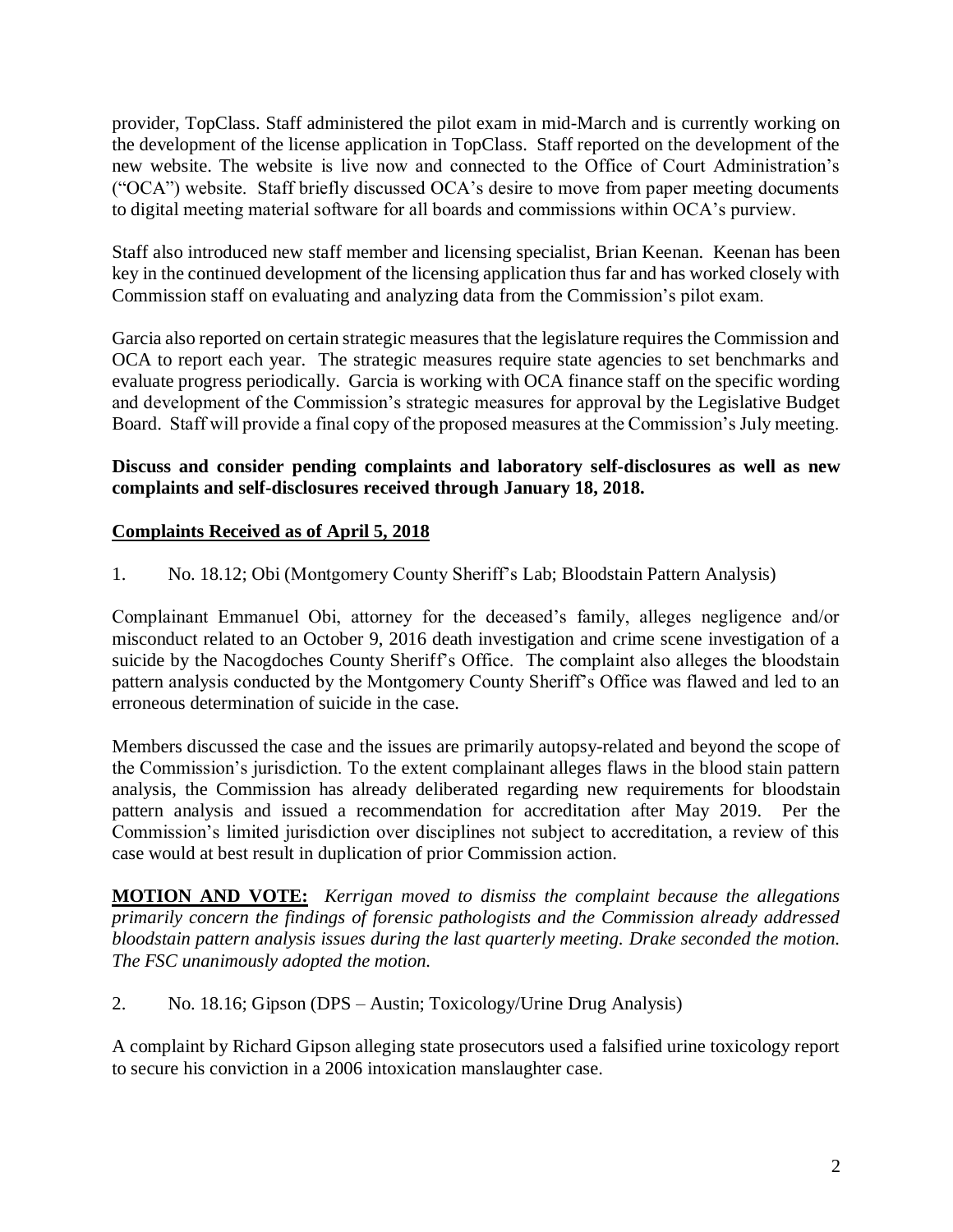DPS provided documents to the Commission that supported the analytical results in the case.

**MOTION AND VOTE:** *Parsons moved to dismiss the complaint for failure to state any facts that could constitute professional negligence and/or misconduct in the case. Kerrigan seconded the motion. The FSC unanimously adopted the motion.*

3. No. 18.19; Anonymous (DPS – Capitol Area; Forensic Biology)

An anonymous complaint from a DNA analyst at the DPS Capitol Area Regional Laboratory, former Austin Police Department DNA Lab, describing quality concerns, management and workplace environment issues that have led to high employee turnover.

**MOTION AND VOTE:** *Parsons moved to dismiss and refer the complaint to the Quattrone Center for the Fair Administration of Justice which has been retained by the City of Austin and Travis County to perform a root cause analysis regarding previously observed issues in the Austin Police Department DNA laboratory and offer recommendations for how the lab should be structured going forward. Parsons further moved that staff request that if any laboratory quality issues are observed during Quattrone's review of the former employee's allegations, that such issues be referred back to the Commission for consideration. Hughes-Stamm seconded the motion. The FSC unanimously adopted the motion.*

# **Disclosures Received as of April 5, 2018**

4. No. 18.11; Fort Worth Police Department (Latent Prints)

A self-disclosure by the Fort Worth Police Department Crime Lab reporting an incident in its latent print section where an examiner discovered numerous errors in previous casework by two other examiners who are no longer employed at the lab.

**MOTION AND VOTE:** *Parsons moved to table the disclosure pending the retroactive review of latent print cases currently underway at the laboratory. Hughes-Stamm seconded the motion. The FSC unanimously adopted the motion.*

5. No. 18.13; Signature Science (Forensic Biology)

A self-disclosure by Signature Science reporting a contamination incident in its Forensic Biology section where the lab identified low-level alleles in some reagent blanks that matched one of the lab's employees.

**MOTION AND VOTE:** *Daniel moved to take no further action on the disclosure given the root cause analysis and corrective actions taken by the laboratory. Hughes-Stamm seconded the motion. The FSC unanimously adopted the motion.*

6. No. 18.14; DPS – Weslaco (Forensic Biology)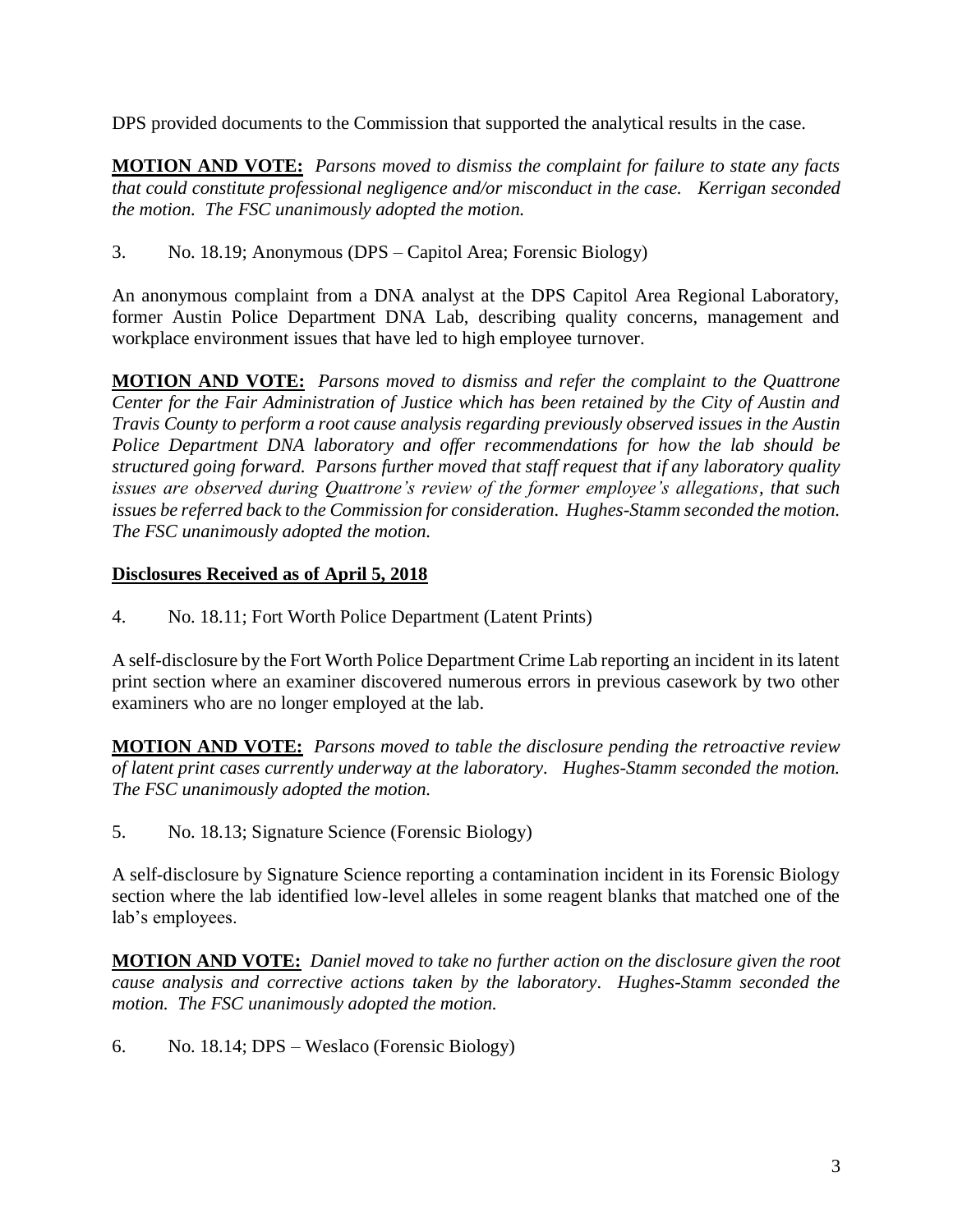A self-disclosure by DPS – Weslaco describing an incident in its Forensic Biology section where incongruous Acid Phosphatase (AP) testing results were observed during the re-analysis of casework as part of the quality assurance process.

**MOTION AND VOTE:** *Daniel moved to table the disclosure until the final quality action report can be reviewed and the case review has concluded. Parsons seconded the motion. The FSC unanimously adopted the motion.*

7. No. 18.15; DPS – Waco (Forensic Biology)

A self-disclosure by DPS – Waco describing an incident in its Forensic Biology section where the lab received a complaint describing discrepancies in crime lab records and the complainant presented a timeline of events and requested an explanation of chronological inconsistencies.

**MOTION AND VOTE:** *Daniel moved to take no further action on the disclosure given the response by the laboratory, except to recommend a quality incident report should have been generated by the laboratory related to the incident. Hughes-Stamm seconded the motion. The FSC unanimously adopted the motion.*

Garcia will address the recommendation regarding generation of a quality incident with Deputy Assistant Director Mills.

8. No. 18.18; HFSC (Forensic Video Analysis)

A self-disclosure by the Houston Forensic Science Center describing an incident in its Forensic Multimedia section where an analyst failed to document DVR storage settings, earliest/latest recording, and camera recording settings in accordance with the section SOP and then shredded/destroyed original scene notes before scanning them into LIMS or copying.

**MOTION AND VOTE:** *Johnson moved to take no further action on the disclosure given the actions taken by the lab, including isolation of the event root cause to this particular examiner, termination of the analyst, the subsequent case review conducted by the lab and investigation by the Harris County DA's office. Parsons seconded the motion. The FSC unanimously adopted the motion.*

**Discuss status of crime laboratory accreditation program, including accreditation nonconformances received since November 2017 quarterly meeting. Update on attorney general opinion request regarding whether postmortem toxicology is subject to Commission accreditation requirements. Update on publication and adoption of bloodstain pattern, shooting trajectory, and crime scene reconstruction exemption. Review proposal for postmortem toxicology and workplace/workforce drug testing exemption.**

Savage reviewed with Commissioners quarterly accreditation reports from laboratories, including reported nonconformances.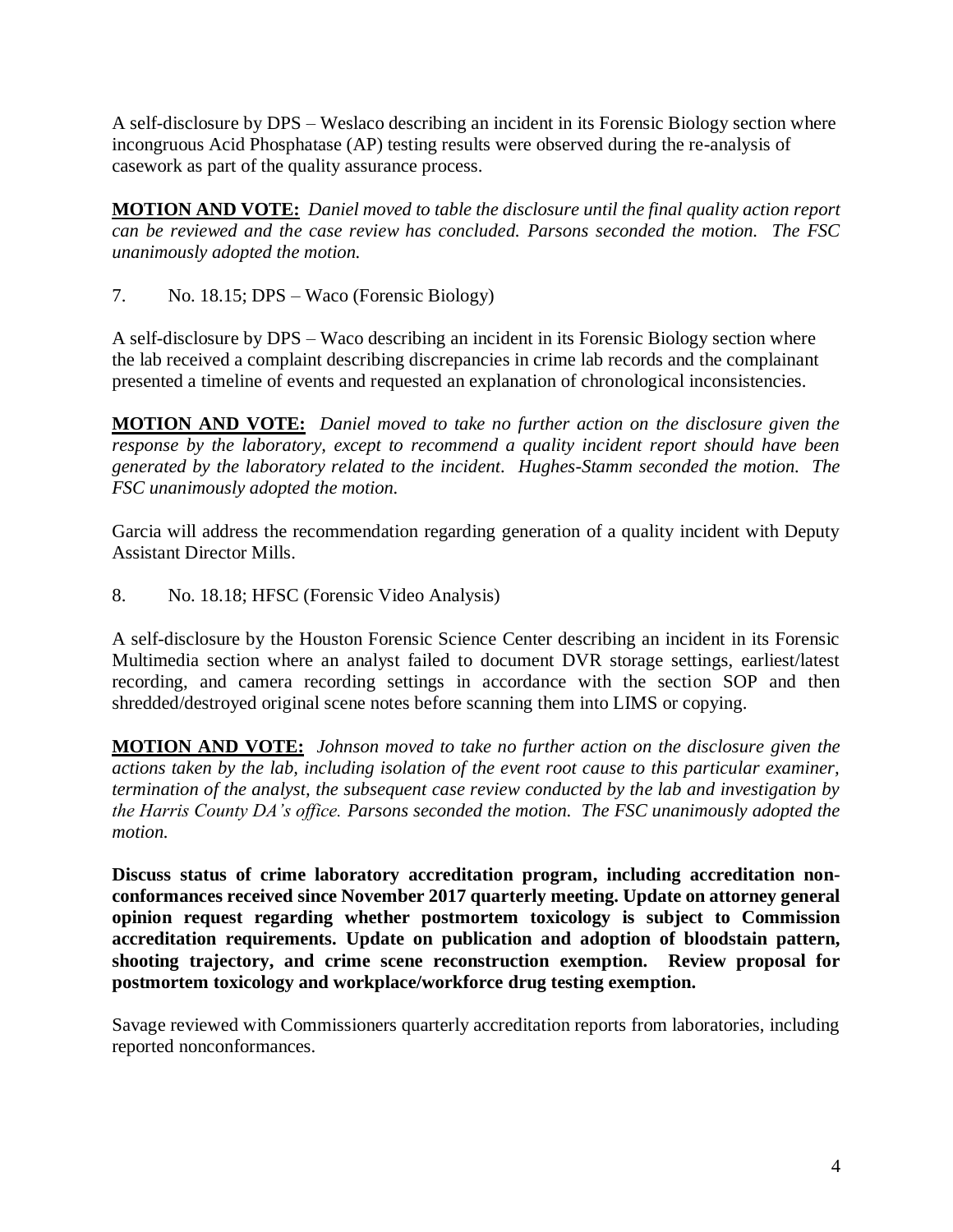Garcia discussed the attorney general opinion related to postmortem toxicology. In sum, the opinion states that if the primary purpose of postmortem testing in a particular case is the practice of medicine, the analysis is exempt from accreditation requirements under Section 38.35 of the Texas Code of Criminal Procedure. The opinion noted that the Commission has the authority to determine this on a case-by-case basis. The opinion also emphasized the Commission has authority to exempt or clarify which forensic disciplines are subject to accreditation requirements through its administrative rulemaking authority.

Staff proposed a broad exemption for postmortem testing due to the impracticality of assessing the "medical purpose" of a given postmortem toxicology analysis on a case-by-case basis. Members declined to adopt an exemption but rather opted to allow laboratories to make the legal argument under Section 38.35 of the Texas Code of Criminal Procedure in the courts where such analysis will be offered.

**MOTION AND VOTE:** *Kerrigan moved to take no action on the proposed postmortem toxicology exemption. Johnson seconded the motion. The FSC unanimously adopted the motion.*

Savage briefly explained the need for a workplace drug testing exemption and presented the proposed rule language.

**MOTION AND VOTE:** *Kerrigan moved to adopt the proposed workplace/employment drug testing rule. Parsons seconded the motion. The FSC unanimously adopted the motion.*

Garcia informed members of the invitation received by Commission staff to attend a bloodstain pattern analysis training class hosted by the Texas Rangers in Waco. Staff will attend and talk with the Rangers about their approach to crime scene analysis and upcoming rulemaking regarding bloodstain pattern analysis.

Rossi from Montgomery County spoke about her lab's accreditation process, experience and status. Montgomery County Sheriff's Office crime scene unit is close to achieving accreditation for bloodstain pattern analysis.

**Discuss licensing advisory committee program, including adjudication of public comments and updates from March 19, 2018 Licensing Advisory Committee meeting, update on pilot exam, including any comments on study materials and exam. Address inquiry related to applicability of temporary forensic analyst license for Louisiana laboratory. Status update on federal examiner licensing. Discuss tech reviewer license issue for outside tech reviewers who are not eligible for a license. Review adopted licensing program rules (including final changes resulting from comments).**

Garcia presented a PowerPoint on the licensing pilot exam, including a breakdown of the disciplines and experience levels of test takers and how they scored on the pilot exam. Garcia also described the process for eliminating 40 questions from the pilot for the 100-question exam. Members also discussed feedback from the community regarding the exam. The Commission plans to set up an exam evaluation committee to address concerns from the community and to work on future iterations of the exam. Staff expects pilot participant scores will be released soon.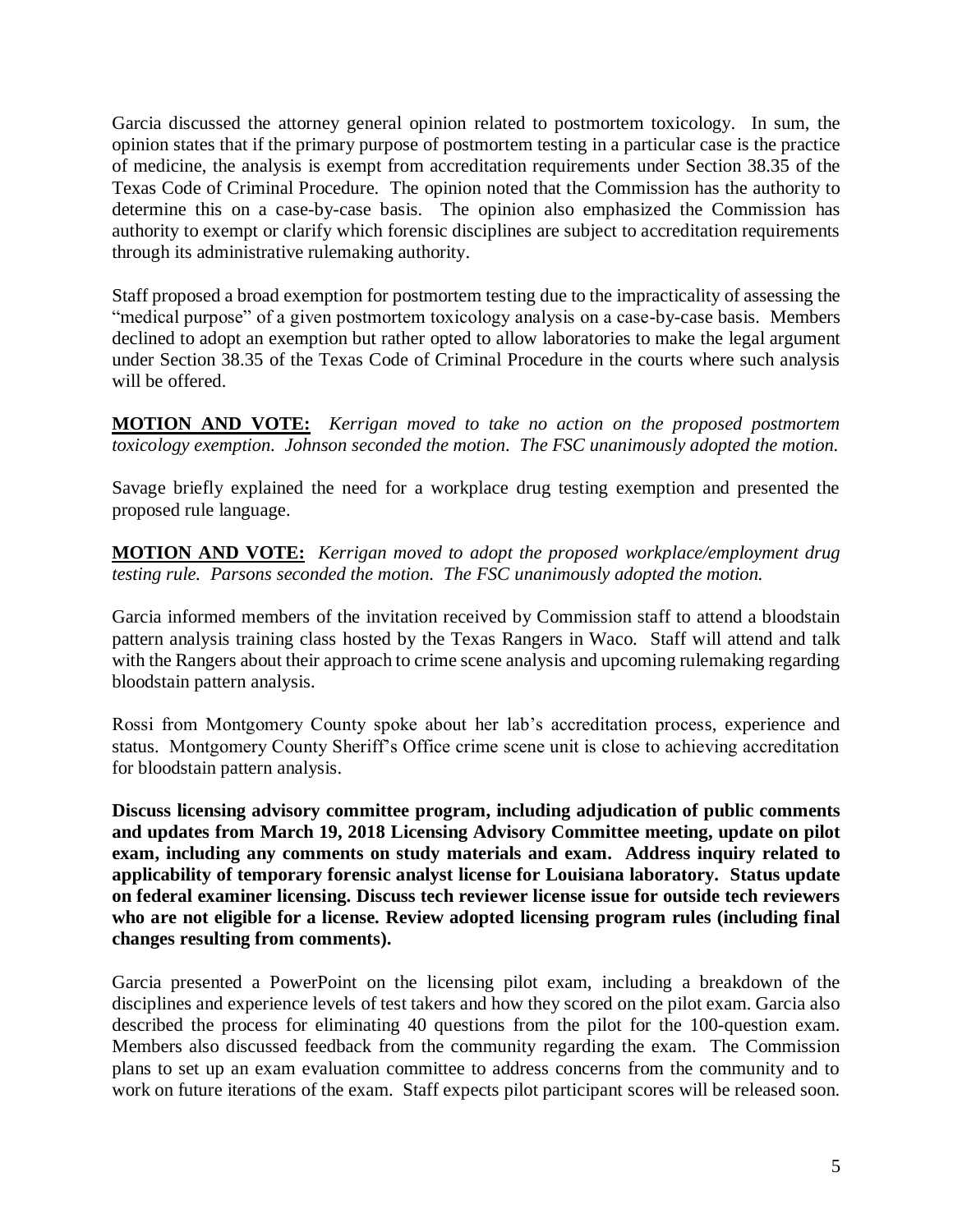Members discussed whether a compensatory or conjunctive approach to scoring the exam is best. A compensatory approach would require accounting for all questions on the exam and an overall score versus the conjunctive approach where a test-taker must have at least some minimum number of questions correct in each of seven domains tested on the exam.

**MOTION AND VOTE:** *Kerrigan to delegate to the Licensing Advisory Committee the decision on whether a compensatory or conjunctive approach should be used to calculate exam scores with final approval by Barnard. Daniel seconded the motion. The FSC unanimously adopted the motion.*

Savage briefly addressed some of the technical issues exam takers reported throughout the pilot. Most of the issues have been resolved by the software developer at this time.

Members discussed whether federal examiners should be exempt from the licensing requirements. The Commission is currently waiting on a response from DOJ to its last letter which proposed modified requirements for federal examiners to achieve the license. Staff will report back at the Commission's next meeting.

Members reviewed final changes to the licensing rules, including an exemption for technical reviewers who would not otherwise be available to a lab and are not eligible for the license. Members also addressed an inquiry from a Louisiana lab that was trying to decide whether the temporary license or the full license is appropriate for its staff. Savage explained the issues brought by the lab and members decided it is essentially up to the lab to decide which route they should pursue.

Members also discussed modifying the toxicology interpretation definition. Kerrigan will work on modifying the language and provide any revisions to staff before the rules are published.

**MOTION AND VOTE:** *Hughes-Stamm moved to adopt the current draft of the licensing rules to include the changes discussed. Budowle seconded the motion. The FSC unanimously adopted the motion.*

## **Update from investigative panel regarding #17.04 Gefrides (HFSC; DNA).**

Koehler provided a PowerPoint updating members on the status of the complaint including a timeline of events, site visit process, staff concerns expressed during the site visit, steps for improvement, and panel recommendations for the lab.

HFSC representatives addressed the Commission and described how concerns are being addressed.

Staff will draft a final report for deliberation and adoption at the Commission's July meeting.

**Review and adopt final report from investigative panel regarding combined Clark (Blood Spatter/GSR—Houston PD/Harris Co. Institute of Forensic Sciences) #16.40 case and Bryan (Blood Spatter) #16.56 case.**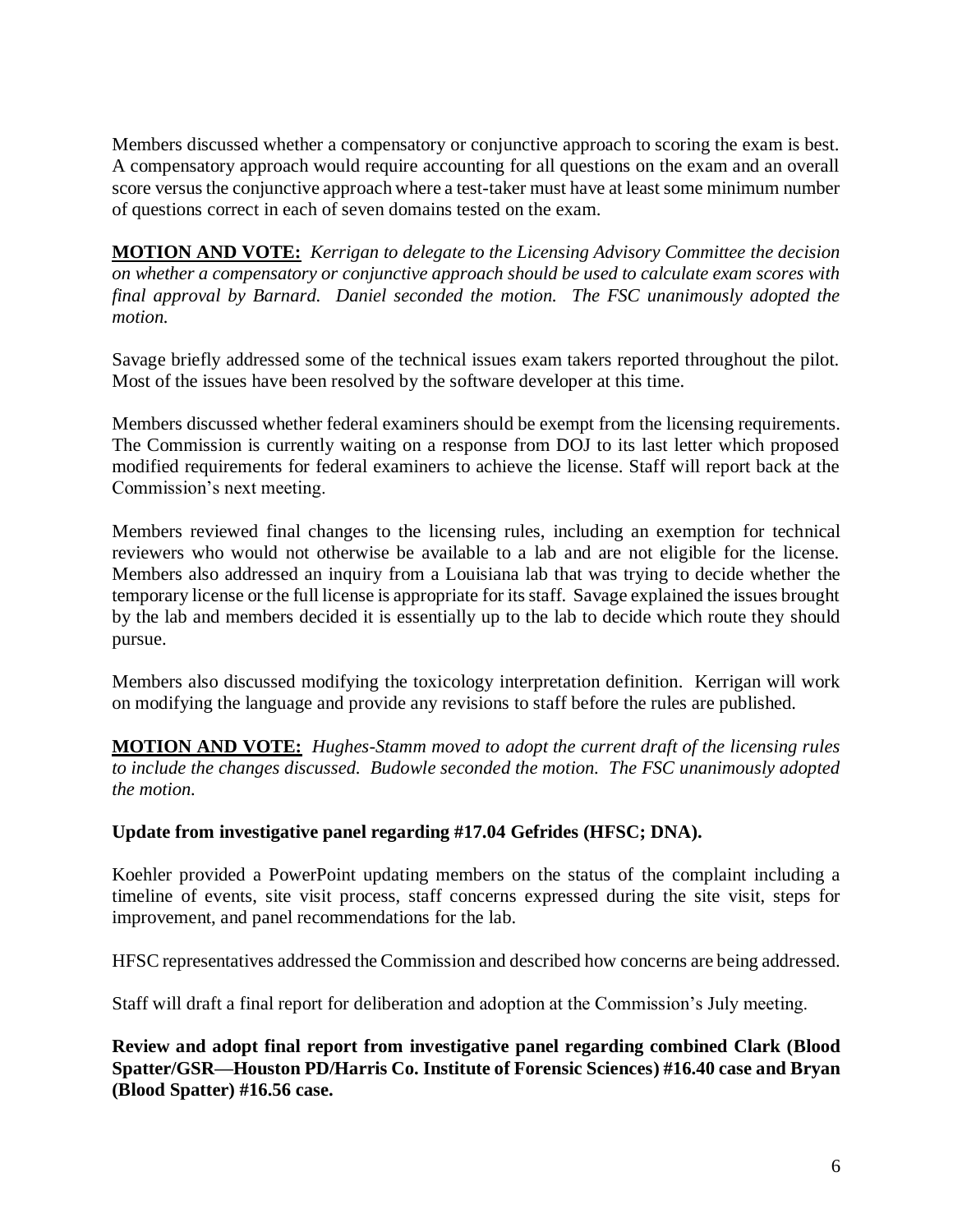Garcia explained that some necessary information had just been provided to Commission staff by DPS and has not yet been reviewed. Staff will review the supplemental information and provide an update at the Commission's July meeting.

### **Review and adopt final report from investigative panel regarding Harris Co. Institute of Forensic Sciences (Blood Alcohol—Guale) #16.48.**

Kerrigan reviewed the report and had no further edits. The report was approved for publication pending any comments from Kerrigan at the Commission's February quarterly meeting. The report will be published by staff.

### **Review and adopt final report on DPS Garland (Blood Alcohol—Youngkin) #17.28.**

**MOTION AND VOTE:** *Parsons moved to accept the draft final report for publication. Kerrigan seconded the motion. The FSC unanimously adopted the motion.*

Staff will publish the final report in the matter.

**Review and adopt final report from investigative panel regarding order by Judge Herbert B. Dixon in** *United States v. Torney***.**

**MOTION AND VOTE:** *Hughes-Stamm moved to accept the draft final report for publication. Parsons seconded the motion. The FSC unanimously adopted the motion.*

\*Budowle recused himself from discussion and vote on this agenda item.

Staff will publish the final report. Garcia informed members the Commission will receive periodic updates from a private consultant hired by NMS to review cases.

#### **Update on staff initiatives on crime scene and drug field tests as required by HB-34.**

Pursuant to the 85th Legislature's HB-34, the Commission is charged with publishing a written report evaluating standard procedures used in processing a crime scene, the quality of crime scene investigations, the availability and adequacy of training and continuing education provided to crime scene investigators and to develop any legislative recommendations regarding improvements to crime scene investigation in general. HB-34 also charges the Commission with conducting a study and publishing a report related to drug field testing. Garcia, Koehler and Savage met with staff at OCA who will assist project management and development of a final report for both of the legislative mandates.

With regard to the field drug testing issues, Brady Mills, Assistant Division Director of DPS Crime Laboratory System, reported that DPS is working on ideas for addressing concerns with drug field tests and is purchasing, testing and validating the Rahman device as a solution to field drug testing.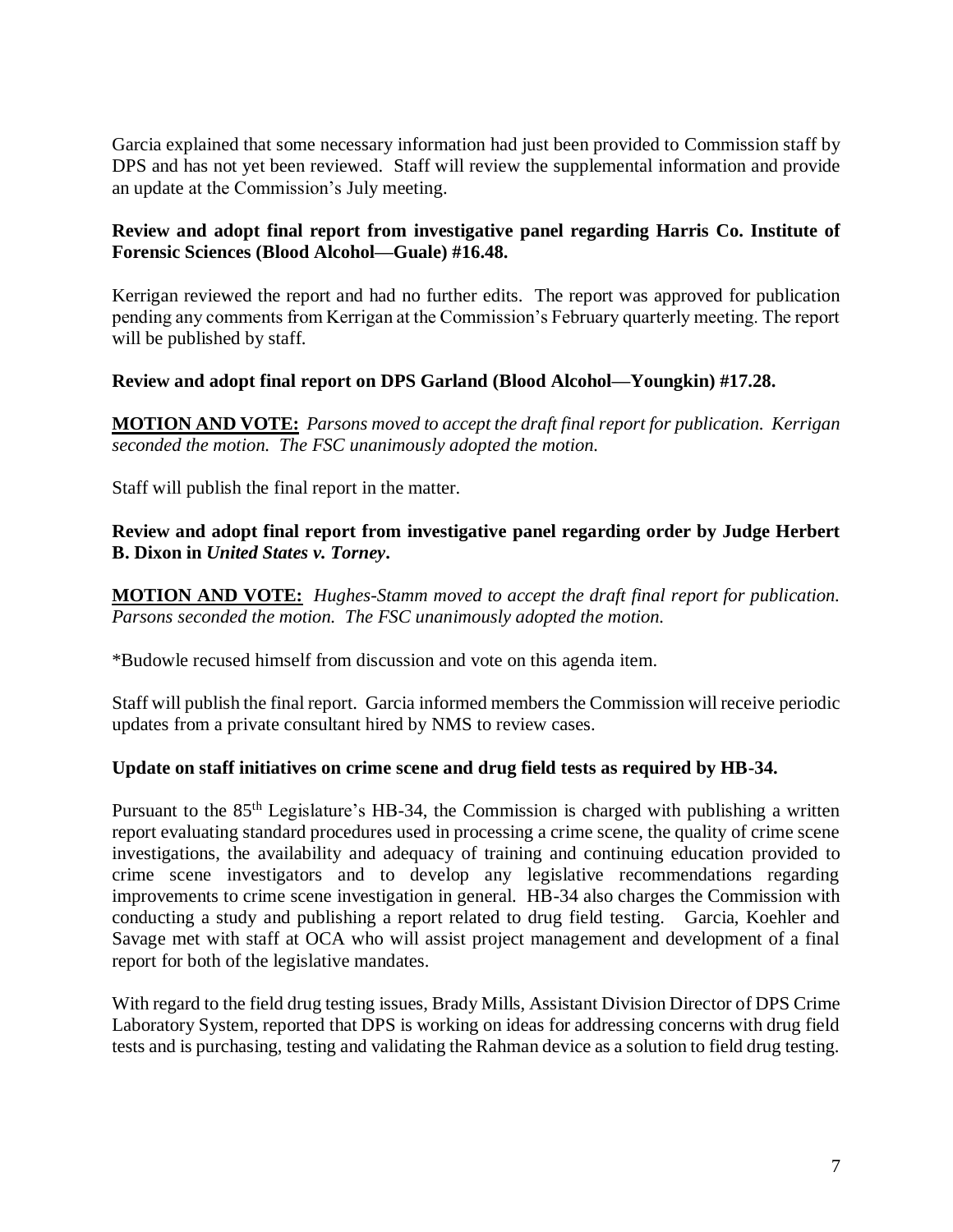### **Update on Austin Police Department cases being reviewed by UNTHSC-CHI, AP reagent study and related issues at DPS Capitol Area Laboratory.**

Budowle reported he has been reviewing the AP reagent study results and will report back with further information at the Commission's July meeting. Budowle cited several initial observations with regard to the reagent study. Mills explained DPS is looking further into some observed discrepancies and will report back before the next quarterly meeting.

#### **Discuss progress on project to standardize sexual assault kits.**

Downing reported on the efforts to revise protocols for sexual assault kits in Texas. A draft of the protocols is expected to be released by May 15 and will be posted for public comment for a period of 30 days. Downing will provide Commissioners with a copy of the draft. Downing reported that the protocol does not address physical evidence which was key to the Commission's original discussion on the issue. Downing hopes that a final draft of the report may address these issues. The goal date for a final draft is September 1, 2018.

#### **Update from Texas Association of Crime Laboratory Directors.**

No representative from TACLD was present.

#### **Report from various recent and upcoming conference presentations by staff.**

Koehler will give a presentation at the TCDAA in June. She also attended the Missing Migrant International Summit in McAllen in April. Garcia met with a forensic pathologist from Honduras (Dr. Julissa Villanueva) who won the International Woman of Courage award. The northern triangle countries are in the process of improving their DNA practices with the support of major grant funding from the U.S. Department of State.

#### **Consider proposed agenda items for next quarterly meeting.**

Budowle discussed his continued review of private laboratory DNA protocols and sample cases. Koehler will also continue to work with private labs to assess mixture analysis protocols. Staff will include an update on this agenda item at its next quarterly meeting.

With regard to the *Torney* matter, members discussed going back to the national accrediting body for NMS, ANAB, and presenting the Commission's final report in the matter and asking for a root cause analysis. Members believe a response is necessary from ANAB. Staff will reach out to ANAB and report back at the Commission's next quarterly meeting.

#### **Schedule and location of future panel and quarterly meetings.**

The Commission will meet again July 20, 2018.

#### **Hear public comment.**